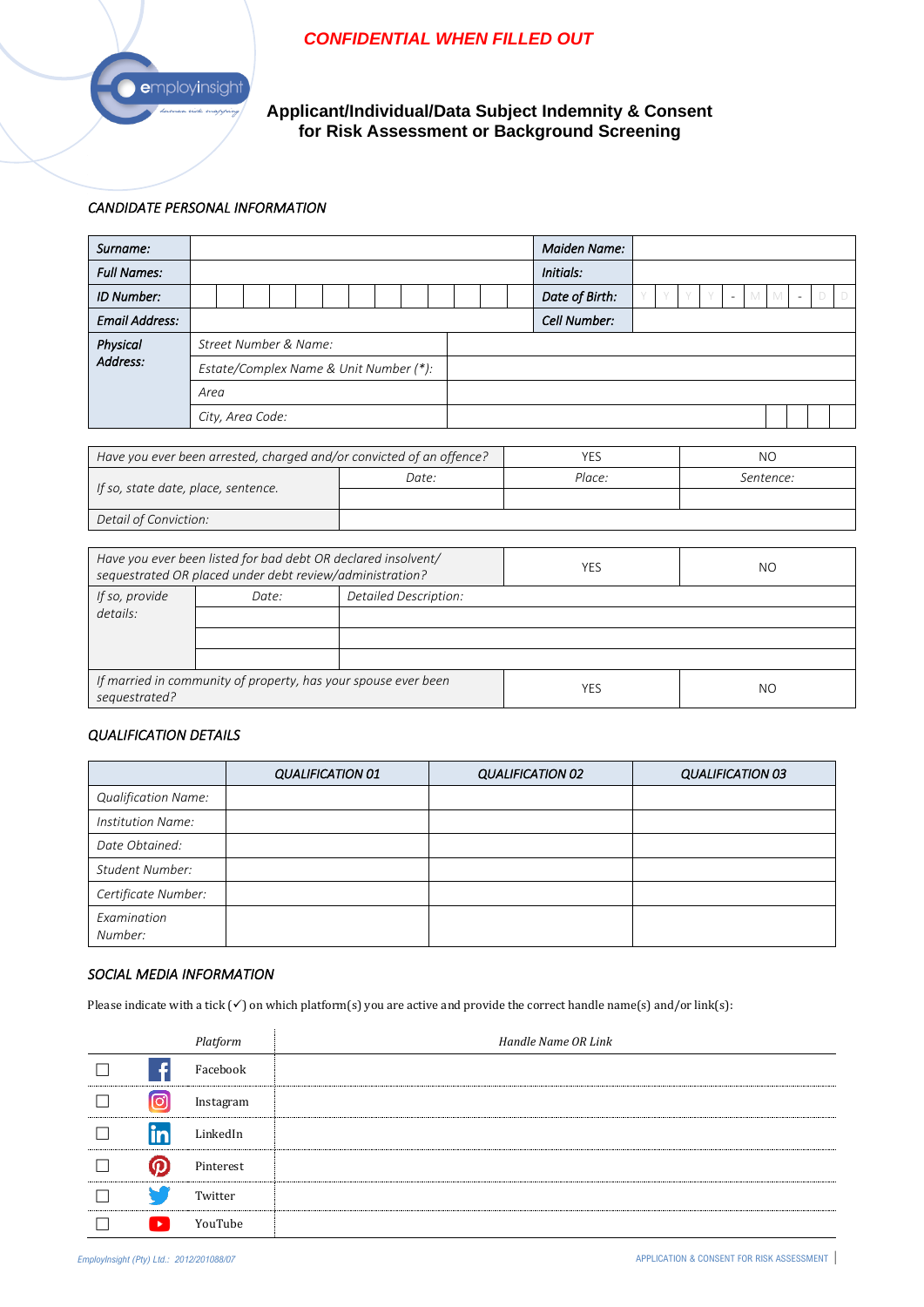## *CONFIDENTIAL WHEN FILLED OUT*



**Applicant/Individual/Data Subject Indemnity & Consent for Risk Assessment or Background Screening**

### *CAREER HISTORY*

| <b>Current Employer Name:</b>                                                               |                                                 |                                  |           |                        |  |      |            |       | #     |       |  |  |
|---------------------------------------------------------------------------------------------|-------------------------------------------------|----------------------------------|-----------|------------------------|--|------|------------|-------|-------|-------|--|--|
| Referee Name:                                                                               |                                                 |                                  |           |                        |  |      |            |       |       |       |  |  |
| Referee Contact Number:                                                                     |                                                 |                                  |           | Referee Email Address: |  |      |            |       |       |       |  |  |
| Date of Engagement:                                                                         |                                                 |                                  |           |                        |  |      |            |       |       |       |  |  |
| Consent to contact current employer/supervisor?                                             | YES                                             |                                  | <b>NO</b> |                        |  |      |            |       |       |       |  |  |
| If not, please provide reason for not contacting current employer/supervisor:               |                                                 |                                  |           |                        |  |      |            |       |       |       |  |  |
| Provide the details of an alternative contact person in the organisation:                   |                                                 |                                  |           |                        |  |      |            |       |       |       |  |  |
| Name & Surname:                                                                             |                                                 |                                  |           |                        |  |      |            |       |       |       |  |  |
| Contact Number(s):                                                                          |                                                 |                                  |           |                        |  |      |            |       |       |       |  |  |
|                                                                                             |                                                 |                                  |           |                        |  |      |            |       |       |       |  |  |
| Consent to contact previous Employers                                                       |                                                 |                                  |           |                        |  |      |            |       |       |       |  |  |
| If yes, we reserve the right to contact previous employers including but not limited to the |                                                 |                                  |           |                        |  |      | <b>YES</b> |       | NO    |       |  |  |
| referees you provided, if no, it might have a negative influence on the outcome of your     |                                                 |                                  |           |                        |  |      |            |       |       |       |  |  |
| chances of employment.                                                                      |                                                 |                                  |           |                        |  |      |            |       |       |       |  |  |
| <b>Employer Name:</b>                                                                       |                                                 |                                  |           |                        |  |      |            |       | #     |       |  |  |
| Referee Name:                                                                               |                                                 |                                  |           |                        |  |      |            |       |       |       |  |  |
| Referee Contact Number:                                                                     |                                                 |                                  |           | Referee Email Address: |  |      |            |       |       |       |  |  |
| Period of Employment:                                                                       |                                                 | month                            |           |                        |  |      |            |       | month |       |  |  |
| (Mark applicable with X)                                                                    |                                                 | weeks<br>months<br>from<br>years |           |                        |  |      |            | to    | year  |       |  |  |
|                                                                                             |                                                 |                                  |           |                        |  |      |            |       |       |       |  |  |
| <b>Employer Name:</b>                                                                       |                                                 |                                  |           |                        |  |      |            |       | #     |       |  |  |
| Referee Name:                                                                               |                                                 |                                  |           |                        |  |      |            |       |       |       |  |  |
| Referee Contact Number:                                                                     |                                                 |                                  |           | Referee Email Address: |  |      |            |       |       |       |  |  |
| Period of Employment:                                                                       | month<br>weeks<br>months<br>from<br>years<br>to |                                  |           |                        |  |      |            | Month |       |       |  |  |
|                                                                                             | (Mark applicable with X)                        |                                  |           |                        |  |      | year       |       |       | Year  |  |  |
| <b>Employer Name:</b>                                                                       |                                                 |                                  |           |                        |  |      |            |       | #     |       |  |  |
| Referee Name:                                                                               |                                                 |                                  |           |                        |  |      |            |       |       |       |  |  |
| Referee Contact Number:                                                                     |                                                 |                                  |           | Referee Email Address: |  |      |            |       |       |       |  |  |
|                                                                                             |                                                 |                                  |           |                        |  |      |            |       |       |       |  |  |
| Period of Employment:                                                                       |                                                 | weeks                            | months    | years                  |  | from | month      | to    |       | month |  |  |
| (Mark applicable with X)                                                                    |                                                 |                                  |           |                        |  |      | year       |       | year  |       |  |  |

#### CONSENT FOR THE PROCESSING OF PERSONAL INFORMATION

I ('the Data Subject') hereby voluntarily provide authorisation that the Company (at which I am applying for a position), EmployInsight (the Company's duly authorised verification agent) and their Third-Party Verification Suppliers to access, process, use, store, retain, resubmit, update and transfer my Personal Information for the purpose of conducting Background Screening Checks(including but not limited to credit, qualifications, employment references, criminal record, fraud prevention, ID verification, drivers' licence, social media accounts linked/associated/known to me of which I am a user/member of and psychometric assessments).

 I consent to requests for consumer credit information to be released for fraud prevention and detection as well as for employment in a position of trust and honesty and/or entail the handling of cash or finances. I understand that this will be done in accordance with the National Credit Act, 34 of 2005, including its regulations.

I accept that the mandatory Background Screening assessment is part of the pre- and post-employment screening process and that the Company and EmployInsight are making use of Third-Party Verification Suppliers (including but not limited to SAPS, the Government of RSA, any education, training, credit bureau and fraud prevention organization) to assist in the assessment. After the screening, the Company will integrate and consider all results ("Data Findings") as provided by EmployInsight and I acknowledge and accept that the Company is under no obligation to employ me upon completion of the assessment process.

I understand that the Company & EmployInsight and their Third-Party Verification Suppliers will, in accordance with all relevant South African data protection laws, use reasonable efforts to maintain the integrity and confidentiality of the Personal Information and Data Findings (together "Personal Data") in their possession by taking appropriate, reasonable technical and organisational measures to prevent- loss of, damage to or unauthorised destruction of Personal Data and the unlawful access to or processing thereof. I further take note that if my Personal Data is unlawfully accessed the Company or EmployInsight will inform me as soon as reasonably possible. I am also aware that the Company & EmployInsight are entitled to store the Personal Data, for legislated retention periods and/or for as long as I may need my information to be verified and that I am entitled to requests for the correction, destruction and/or deletion of my Personal Information, in accordance with all relevant laws and industry codes.

*EmployInsight (Pty) Ltd.: 2012/201088/07*